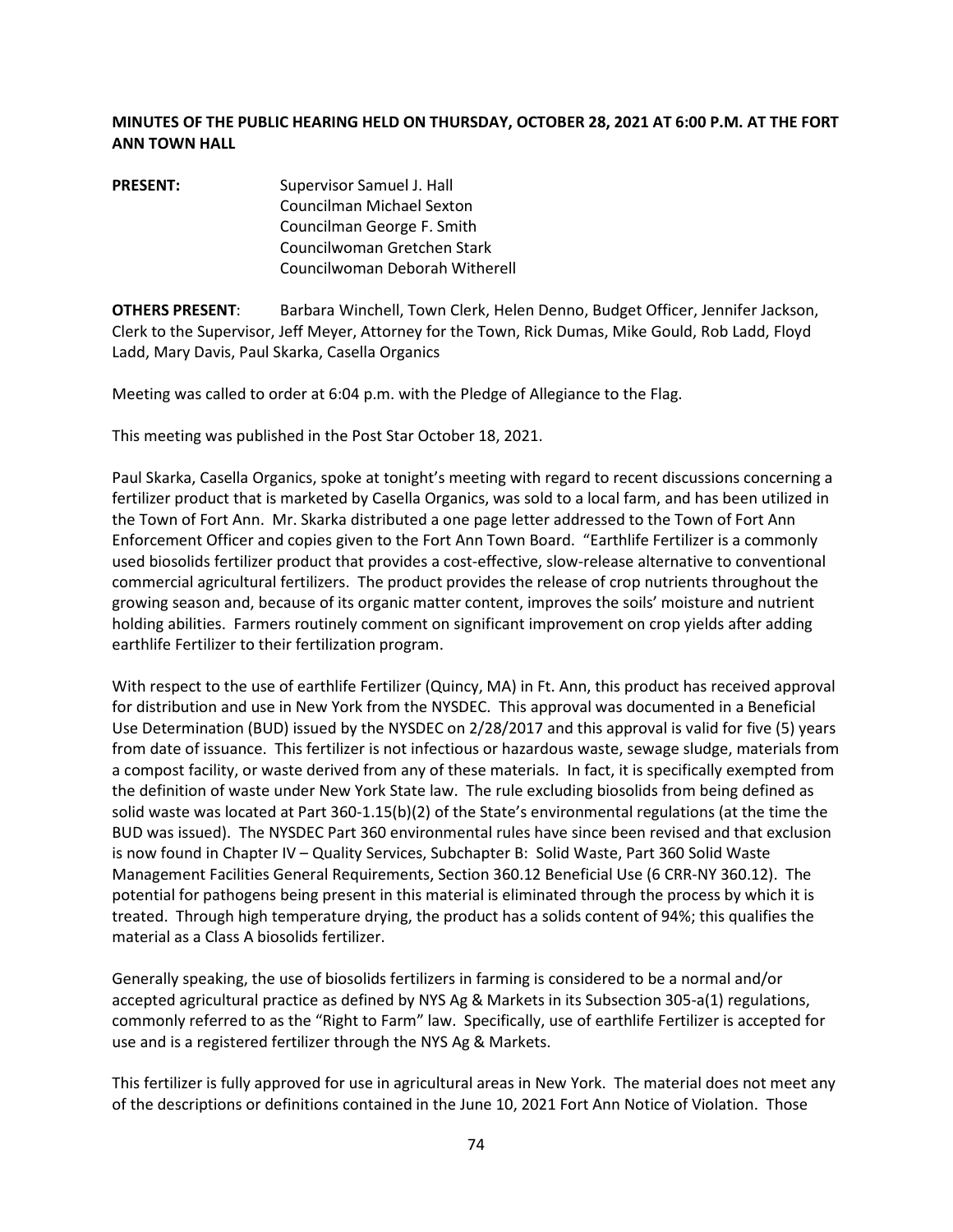descriptions or definitions are from Local Law #2 of 1990, Section 3. Per NYS law definitions biosolids are excluded from the definition of waste."

Councilwoman Witherell asked if it would be Casella Organics to make sure the product was spread timely. Mr. Skarka said it would be Casella Organics that would issue a penalty and or remove the product from the customer if not spread timely.

Mr. Skarka said this product is tested every Wednesday to meet federal regulations from a liability standpoint.

Councilman Sexton asked about commercial use and Mr. Skarka said this product is used on turf fields across Virginia and Pennsylvania.

Supervisor Hall verified that the Enforcement Officer just needs to contact Mr. Skara with any issues/concerns.

6:29 p.m. Supervisor Hall thanked Mr. Skarka for his time and information.

6:30 p.m. Supervisor Hall opened up public hearing for 2022 budget. Supervisor Hall asked the Budget Officer if there was anything she'd like to ad about 2022 budget. She said that the 2022 budget is under the cap by \$16,587.00 with the revisions that were made from the  $1<sup>st</sup>$  budget workshop.

**1.1 open Public Hearing for 2022 budget**: Supervisor Hall asked if anyone had anything to say at 6:30 p.m. there was no response so he closed the public hearing at 6:31 p.m. without comment.

**1.2 2022 Pilot Knob Volunteer Firefighters Assoc., Inc. \$88,200.00 (contract) Public Hearing opened at 6:31 p.m.** The Pilot Knob Volunteer Firefighters Assoc., Inc. closed at 6:31 p.m. without comment.

**1.3 2022 Fort Ann Volunteer Fire Company \$199,390.00 (contract) Public Hearing opened at 6:31 p.m.**  The Fort Ann Volunteer Fire Company public hearing closed at 6:32 p.m. without comment.

**1.4 2022 West Fort Ann Volunteer Fire Company \$237,884.00 (contract) Public Hearing opened at 6:32 p.m**. Floyd Ladd asked about the status of the truck purchase. Supervisor Hall said it will be discussed during resolution portion of the meeting. Supervisor Hall stated that this will be discussed in the resolution to approve tax exempt financing but as long as Mr. Ladd brought it up now Supervisor Hall stated during the first quarter of 2022 federal grants will have to be applied for. Mr. Ladd said he can't currently ask for grants. Mr. Ladd stated none of the basic fire reports have been filed is the primary issue for not being able to apply for federal grants as well as he was just elected chief and currently has no passwords or access to the sites in order to put information into the state system. He is looking at about four (4) hours of training when previous chief (Mitch Beck) has an opportunity to train him next week. Mr. Ladd stated WFA has two (2) separate websites because they have EMS & Fire. Mr. Ladd stated he only has two (2) officers at this time and they lack the necessary training. Once Mr. Ladd has received the training from Mr. Beck he will then train the two (2) officers. Mr. Ladd said he can fight fires but unable to do administration/office work at this time. Mr. Ladd stated once you purchase a truck it can't be refinanced or part of grant process. Supervisor Hall asked Mr. Ladd when they expect the truck to be delivered. Mr. Ladd said they are expecting to receive the truck around Christmas. Supervisor Hall was surprised by this because he thought the salesman said summer of 2022. Mr. Ladd stated Argyle's truck is being built/delivered before WFA and WFA should be delivered around